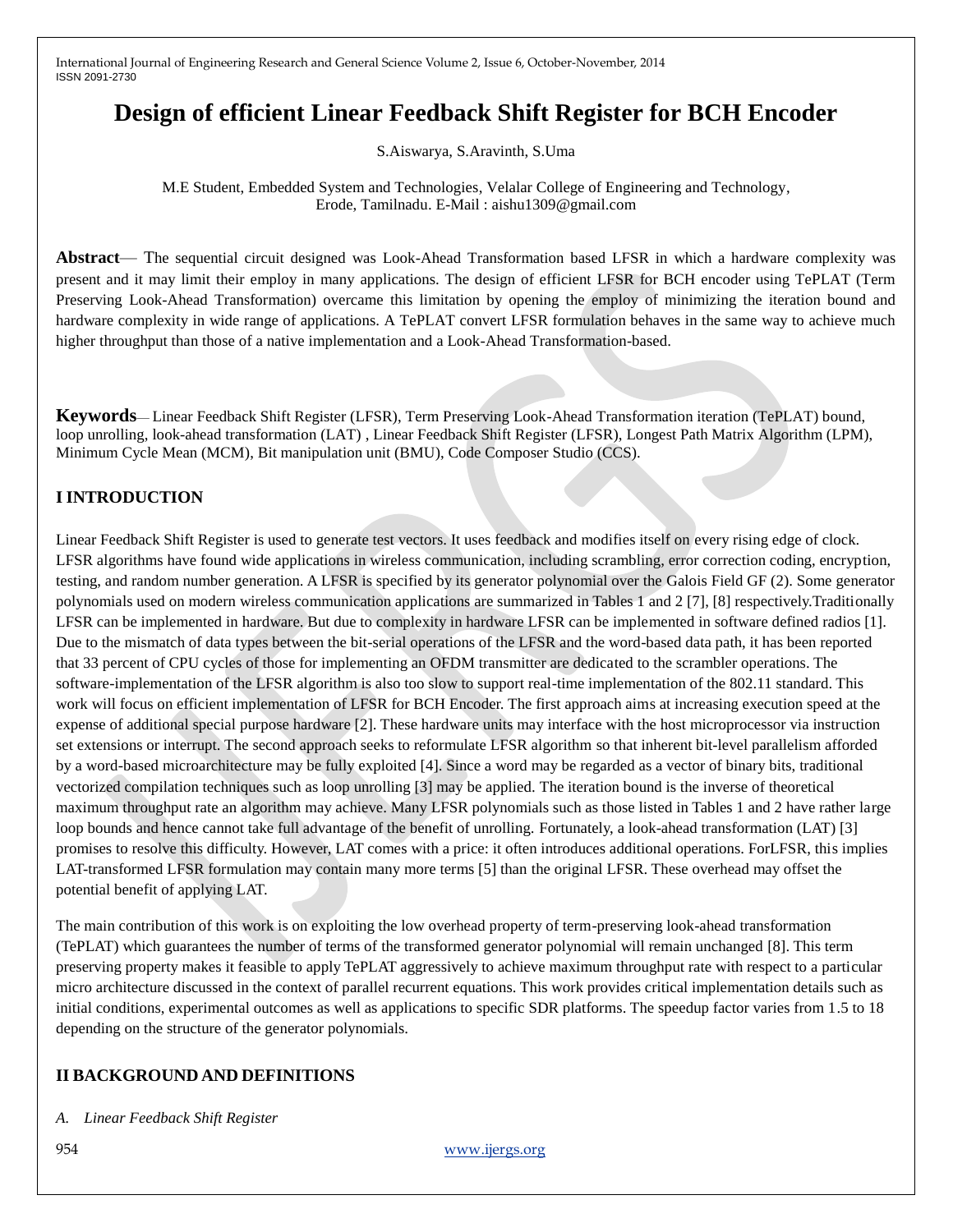LFSR is a shift register whose input bit is a linear function of its previous state. The XOR gate is used to provide feedback to the register that shifts bits from left to right. The maximum sequence contains all possible state except the "0000" state. Normally XOR gate is preferred forlinear function of single bits. Thus, an LFSR is often a shift register whose input bit is driven by the exclusive-or (XOR) of some bits of the overall shift register value.

| <b>LFSR</b> Index | Generator Polynomial   |  |
|-------------------|------------------------|--|
| 1                 | $1+x+x3$               |  |
| $\overline{c}$    | $1 + x + x4$           |  |
| 3                 | $1 + x2 + x5$          |  |
| $\overline{4}$    | $1+x+x6$               |  |
| 5                 | $1+x4+x5+x6+x7$        |  |
| 6                 | $1+x+x5+x6+x8$         |  |
| $\overline{7}$    | $1 + x4 + x9$          |  |
| 8                 | $1+x3+x10$             |  |
| 9                 | $1+x3+x4+x7+x12$       |  |
| 10                | $1+x3+x16$             |  |
| 11                | $1+x5+x12+x16$         |  |
| 12                | $1+x5+x23$             |  |
| 13                | $1+x2+x3+x7+x32$       |  |
| 14                | $1+x+x2+x4+x5+x7+x8$   |  |
|                   | $+x10+x12+x16+x22+x23$ |  |
|                   | $+x25+x3$              |  |
|                   | $1+x10+x33$            |  |
| 15                | $1+x7+x42$             |  |
| 16                | $1+x35+x42$            |  |
| 17                | $1+x9+x49$             |  |
| 18                | $1+x49+x52$            |  |
| 19                | $1+x35+x74$            |  |
| 20                | $1+x18+x29+x42+x57$    |  |
| 21                | $+x67+x80$             |  |
|                   |                        |  |
|                   |                        |  |

| Table 1                                |
|----------------------------------------|
| Common LFSR-Polynomials in [7] and [8] |

An LFSR can be specified by its generator polynomial over a Galois field GF (2)

 $P(x) = 1 + \sum p_k x_k k k = 1 (1)$ 

Where both x and  $p_k \in \{0,1\}$ , and K is the order of P(x). Each generator polynomial uniquely characterizes a linear ifference equation in GF (2).

$$
Y[n]+\Sigma p_k.y_{kk=1}[n-k]=0 (2)
$$

Where  $y[n] \in \{0, 1\}$ , "+" is the logical XOR (exclusive-OR) operator, "." (Multiplication) is the logical AND operator.

The beginning value of the LFSR is called the seed. Since the operation of the register is deterministic, the large number of values occurring from the register is completely determined by its present (or previous) state. Similarly, the register has a fixed number of possible states [4]; it must finally enter a repeating cycle. However, an LFSR with a better feedback function can generate a sequence of bits which appears without any definite purpose and which has a larger cycle. The existing state may be obtained by right shifting the current state by 1 bit and filling in y[n - K - 1]. Substituting n by n -1 into (2), and XORingy[n - K - 1] on both sides, one has (note that  $p0 = p_k = 1$ ).

$$
y
$$
 [n-K-1]= $\sum p_k y[n-k-1]_{K-1k=0}$ (3)

The series of numbers created by a LFSR or its Exclusive-NOR counter section can be treated as binary just as Gray code or the natural binary code. The settlement of taps for feedback in an LFSR can be declared in finite field arithmetic with a polynomial of mod 2.The coefficients of the polynomial should be 1's or 0's. This in terms known as the reciprocal characteristic polynomial [11]. In the Galois configuration, when the system is clocked, the bits which are not tapped are right shifted one position unchanged. Before they are stored in the next position the taps, are XORed with the output bit. The new output bit is the next input bit. All the bits in the register shift to the right unchanged, and the input bit becomes zero only when the output bit is zero. When the output bit is one, the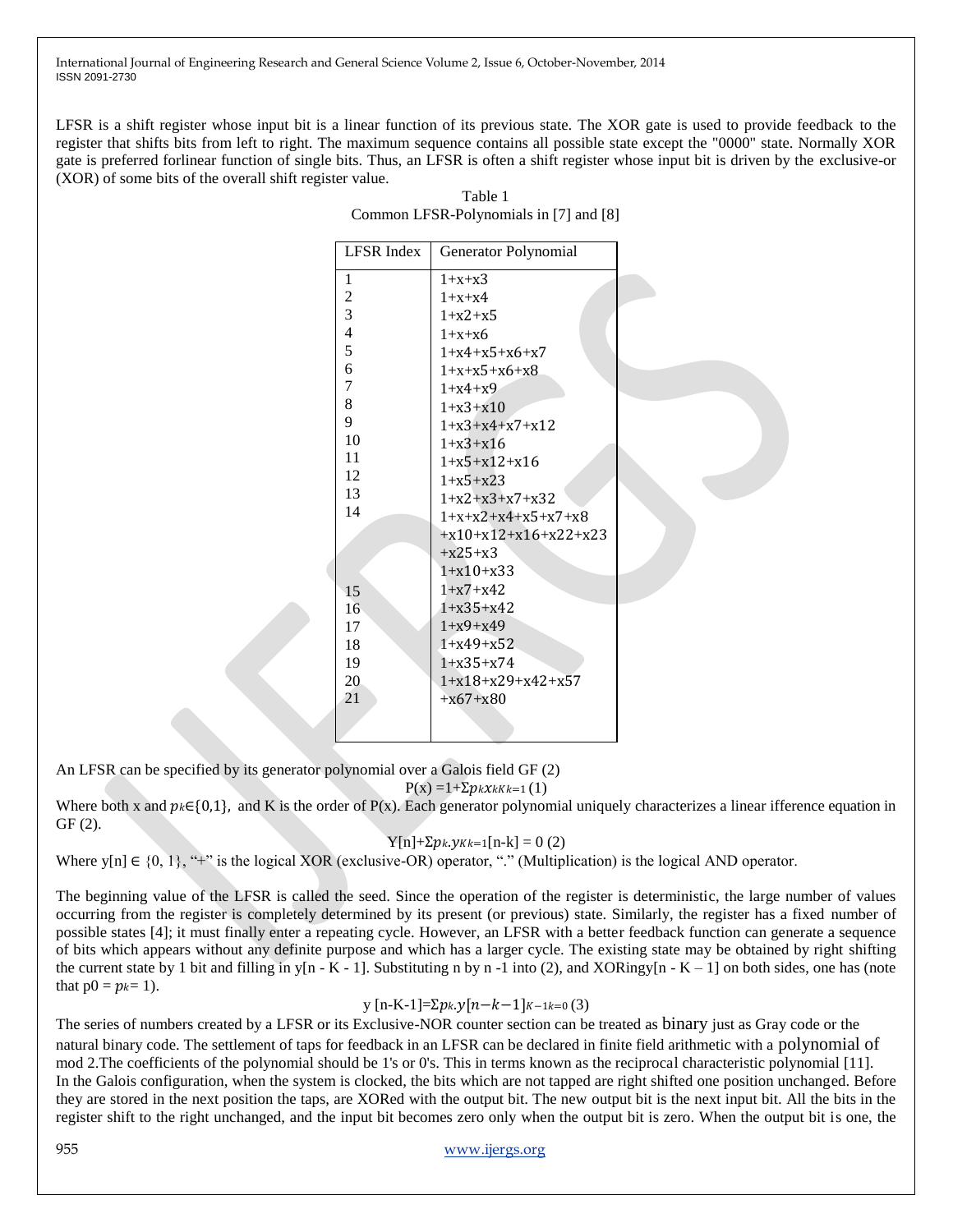bits in the tap positions all flip (if they are 0, they become 1, and vice versa, finally the input bit becomes 1 only when the entire register is shifted to the right.

To generate the large number of same output, the tap order is the similar function (see above) of the order for the normal LFSR; otherwise the stream will be in reverse. It is not necessary that the LFSR's internal should be same. The Fibonacci register and Galois register has the large number of same output as the in the initial section.

The large number of output of LFSR is based on determinism. You can predict the next state only when you know the current state and the arrangement of the XOR gatesin the LFSR. It is not possible when random events occur. It is much easier to calculate the next state, with minimal-length LFSRs, as there are only an easily limited number of them for each length. The stream of output is reversible; an LFSR with similar taps will occur through the output sequence in reverse order.

#### Table 2 LFSR as Scrambler in SDR

| Wireless Standards               | Generator Polynomial                                             |
|----------------------------------|------------------------------------------------------------------|
| Wi-Fi<br>Wimax<br>LTE(Gold Code) | $1 + x4 + x7$<br>$1+x14+x15$<br>$1 + x28$<br>$1+x28+x29+x30+x31$ |

A block diagram of this LFSR is depicted in Fig. 1. Applying (4), one has (with  $K = 16$ ).  $y$  [n-17]=y[n-1]y[n-4] (4)

#### *B. Iteration Bound*

Recursive and adaptive digital filters are belongs to DSP algorithms which contain feedback loops, that impose an inherent essential lower bound on the achievable iterative steps or sample period. Iteration bound is the maximum of loop bound, a fundamental limit for recursive algorithms. Loopbound is the computation time divided by delay element in a loop.

Iteration bound is the inverse of theoretical maximum throughput rate an algorithm may achieve [9]. If no delay element in the loop, then iteration bound is infinite. Clock period is lower bounded by the critical path computation time. Critical path of a DFG is the path with the longest computation time among all paths that contain zero delays.

The data dependence imposes an upper bound on how many times a loop can be unrolled to explore the inherent Inter operation parallelism. Theoretically, this kind of inter operation dependence relation is Characterized by a notion called iteration bound [7]. Roughly, the iteration bound equals to the inverse of the number of iterations that can be unrolled into the same iteration. To increase throughput, the iteration bound must be minimized.

When the DFG is recursive, the iteration bound is the fundamental limit on the minimum sample period of a hardware implementation of the DSP program. Two algorithms to compute iteration bound are Longest Path Matrix Algorithm (LPM) and Minimum Cycle Mean (MCM) [10].In Longest Path Matrix Algorithm (LPM) a series of matrix is constructed and the iteration bound is found by examining the diagonal elements of the matrices.

An arbitrary reference node is chosen in Gd (called this node s). The initial vector  $f(0)$  is formed by setting  $f(0)(s)=0$  and setting the remaining nodes off(0) to infinity and find the min average length of the edge in the loop in orderto compute iteration Bound by using Minimum Cycle Mean (MCM) Method.



#### *C. Loop Unrolling*

Loop unrolling (loop unfolding) is a well-known compiler optimization technique [3]. It consolidates loop bodies of consecutive iterations into a single iteration to expose inherent parallelism. For example, the LFSR-10 depicted in Fig. 1 can be represented as a loop (^: bitwise XOR).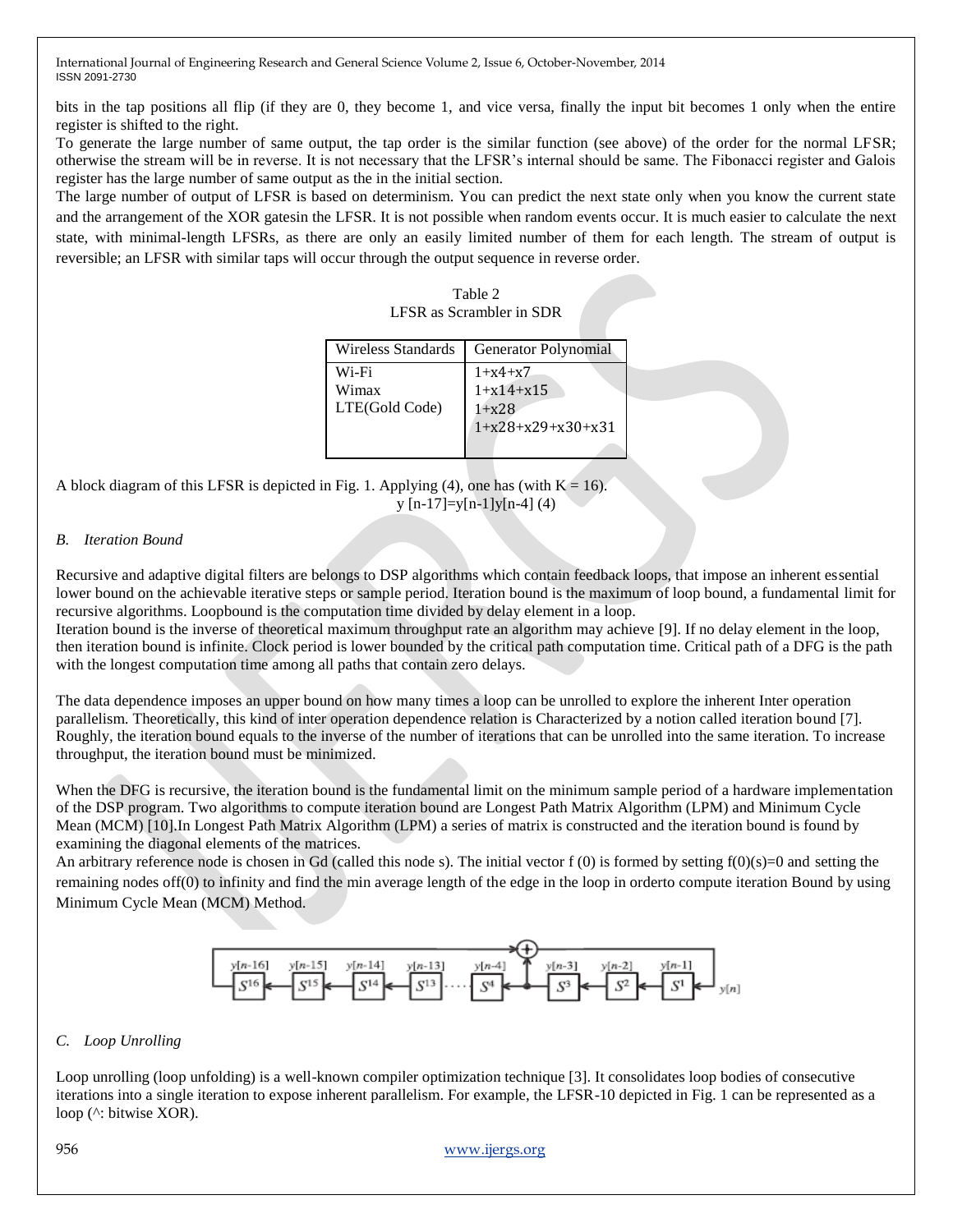However, loop unrolling cannot achieve arbitrary level of parallelism. Using LFSR-10 as an example, if one wants to unroll the loop three times, instead of two times, the following equation will need to be added into the unrolled loop body.  $y[n+3]=y[n]$  ^  $y[n-13]$  (5)

However, this statement cannot be executed in the same iteration with the statement.  $y[n]=y[n-3]$  ^  $y[n-16]$  (6)

Since y[n] needs to be evaluated first before it can be used to evaluate y  $[n+3]$ . This data dependence imposes an upper bound on how many times a loop can be unrolled to explore the inherent interoperation parallelism.

The iteration bound equals to the inverse of the number of iterations that can be unrolled into the same iteration. To increase throughput, the iteration bound must be minimized [12]. In Fig. 2, the LFSR-10 has an iteration bound of 1/3. Hence, three successive iterations can be unrolled into the same iteration. Any path in the original DFG containing J or more delays leads to J paths with 1 or more delay in each path. Therefore, it cannot create a critical path in the J-unfolded DFG. Unfolding a DFG with iteration bound T results in a J-folded DFG with iteration bound JT∞.J-unfolding of a loop with wl delays in the original DFG leads to gcd(wl,J) loops in the unfolded DFG, and each of these  $gcd(w, J)$  loops contains wl/ $gcd(w, J)$  delays and J/ $gcd(w, J)$  copies of each node that appears in the loop.

Unfolding a DFG with iteration bound T results in a J unfolded DFG with iteration bound JT. Unfolding preserves the number of delays in a DFG. This can be stated as follows:



Fig. 2 A loop-unrolled version of LFSR-10

#### *D. Look Ahead Transformation*

Look Ahead transformation is a kind of block transformation and has the properties of block processing. In look-ahead transformation, the linear recursion is first iterated a few times to create additional concurrency. The iteration bound of this recursion is same as the original version, because the amount of computation and the number of logical delays inside the recursive loop have both doubled Look ahead Approach is also applied for Sequential Nature Decoder Algorithms. Look Ahead technique can enhance its parallel processing or block processing implementations.

Higher-order IIR digital filters can be pipelined by using clustered look-ahead or scattered look-ahead techniques. (For 1st-order IIR filters, these two look-ahead techniques reduce to the same form).In Clustered look-ahead Pipelined realizations require a linear complexity in the number of loop pipelined stages and are not always guaranteed to be stable. Scattered look-ahead can be used to derive stable pipelined IIR filters.

In this the poles of the systems will approach origin. This implies the system is more stable and limit cycle effects are reduced. The data dependency relation will be reduced.A generalized look-ahead transform in GF (2) is

$$
Q(x) = P(x)G(x) = P(x) + \Sigma g_m x_m M m = 1 P(x)
$$
 (8)

## **III. TERM PRESERVING LOOK AHEAD TRANSFORMATION**

TePLAT of a LFSR with a generator polynomial P(x) is a LFSR with a generator polynomial  $Q(x) = [P(x)]^2$ . Although  $Q(x)$  is a polynomial of twice the order of  $P(x)$ , both of them have the same number of terms. Since this property is always true for power of two but may not necessarily hold for other exponents, we only consider power of two in TePLAT.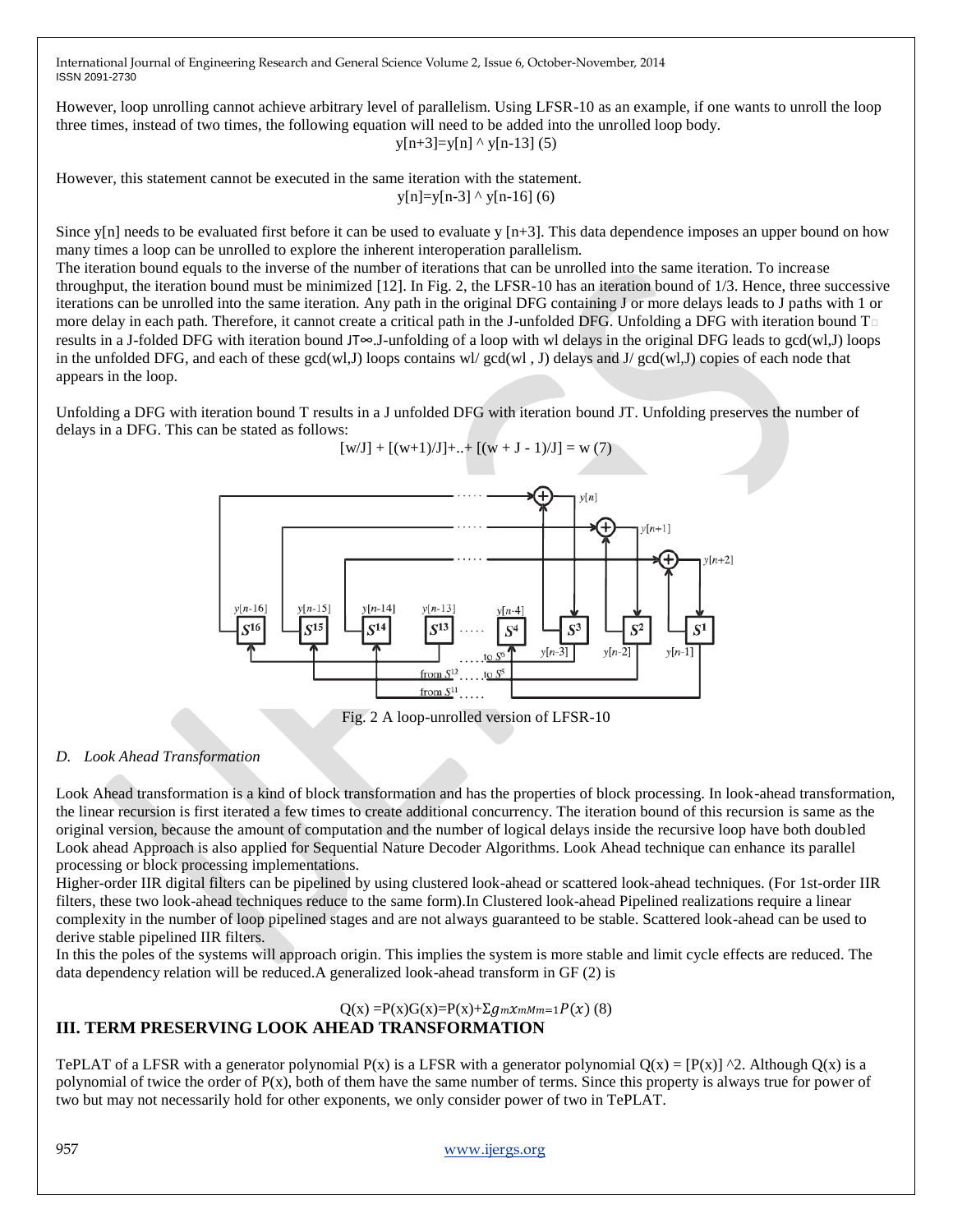If the iteration bound of an LFSR is T, then the iteration bound after a TePLAT =  $T/2$ . While TePLAT promises full exploitation of bit-level parallelism, one should not lose sight on the fact that the purpose of LFSR implementation is to generate the maximal length pseudo-random bit stream.

Each time the TePLAT is applied, the order of the transformed generator polynomial doubles. As such, twice as many bits of on-chip storage space will be needed to store the increased number of states.To fully exploit inherent bit-level parallelism, auxiliary data format conversion operations such as bit-vector packing and unpacking, and word boundary



Fig. 3 TePLAT, loop unrolled, vectorized LFSR

If the number of states after TePLAT transformation approaches the length of the original maximal length sequence, then it may be more cost effective to simply cache the entire maximal length sequence and save all the computation. Assume that the TePLAT is repeatedly applied m times, termed as mth-level TePLAT thereafter, and then the number of bits to store the states will be  $2^{\text{Am*}}K$  bits. After TePLAT parallelize the LFSR to the full length of word, the number of consumed registers doubles each time we apply the technique.

LFSRs are designed for efficient implementation such as Grain stream cipher. They are generally very long and the iteration bounds are small. TePLAT result in high-order generator polynomials, more registers will be required to hold the additional bits. Hence, the memory and register-footprint of executing the LFSR algorithm should be treated as a cost function In this case; the parallelism can be achieved by simply applying loop unrolling.

In terms of cost, since LAT and TePLAT both result in high-order generator polynomials, more registers will be required to hold the additional bits. Hence, the memory and register-footprint of executing the LFSR algorithm should be treated as a cost function. the improvement does not induce any hardware overhead. However, after TePLAT parallelize the LFSR to the full length of word, the number of consumed.

The conventional LFSRs are similar to the applied loop unrolling (LU) technique. TePLAT may also be applied, with careful tradeoffs between area and throughput, to hardware-based LFSR implementation. Assume that the TePLAT is repeatedly applied m times, termed as mth-level TePLAT thereafter, and then the number of bits to store the states will be 2^m K bits. Using above argument, one must limit m such that $2m.K \leq 2k$ After simplification, one has  $m \leq [K - \log 2Kc]$ 

#### **IV SIMULATION RESULT**

The cycle-accurate simulator can profile convincible outcome for demonstrating this algorithm. Therefore, Texas instruments Inc., Code Composer Studio (CCS) and advanced RISC Machines Ltd. Instruction Set Simulator (ARMulator) is used.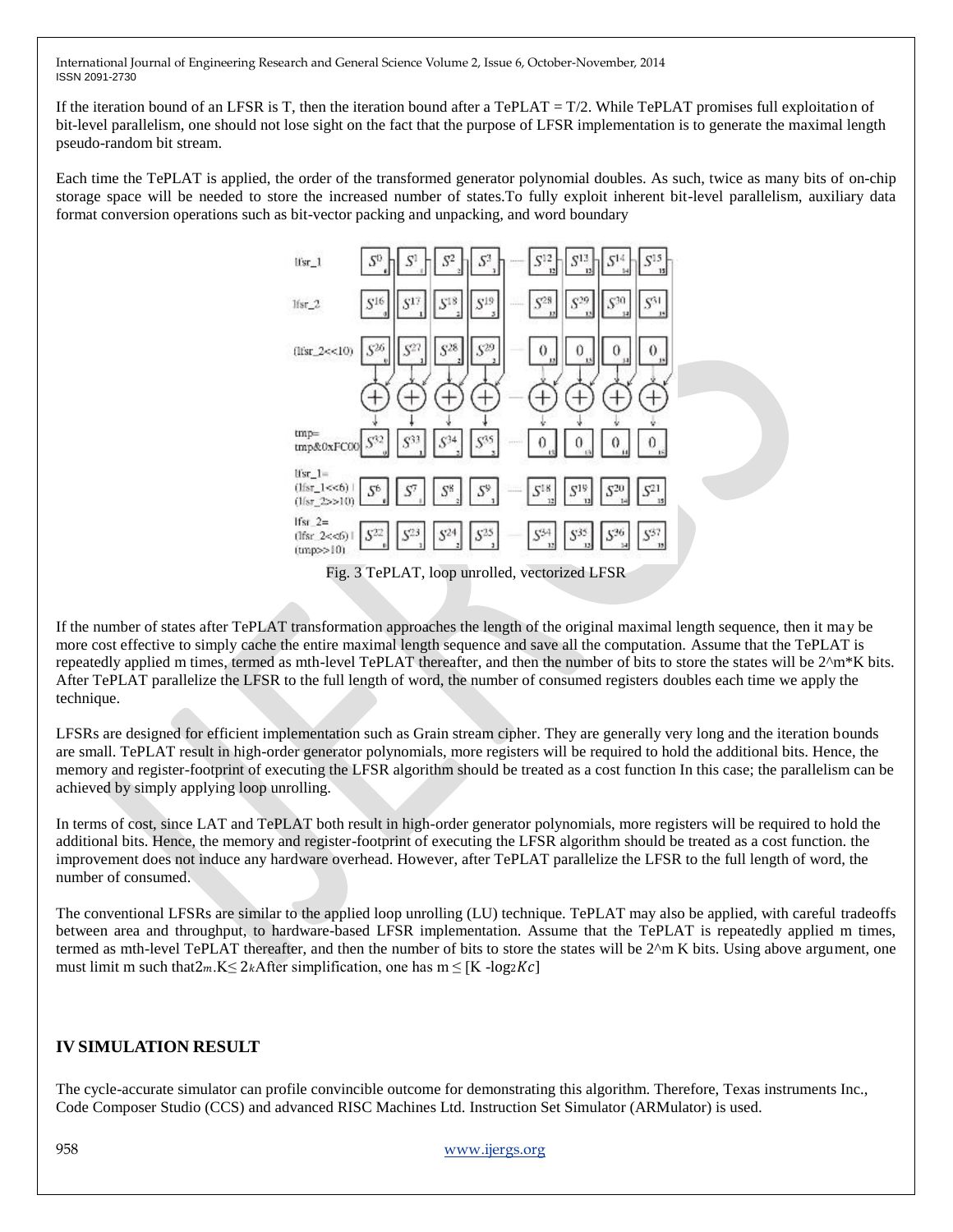In this work, an in-house source-to-source compiler that generates LFSR codes with TePLAT factors ranging from  $2^{\wedge}0$  to  $2^{\wedge}8$  is built. The generated codes on the corresponding simulators are simulated and determined the best TePLAT factor for the LFSR



Fig. 4 Comparison of algorithm on TI C6416Architecture

.

The best performance look-ahead transformed LFSR found based on the experiments is termed as "best" in the following results. Popular and representative processor for mobile devices such as TI-C6416 digital signal processor is used. The best look-ahead transformed LFSR's improvement depends on the LFSR generator polynomial and the Processor architecture. A comparison of the optimization technique is provided in Fig 4.

Throughput numbers are given for all the LFSRs. The conventional LFSRs are similar to [12], [13] that applied loop unrolling (LU) technique .The best look-ahead transformed LFSR's improvement depends on the LFSR generator polynomial and the processor architecture. Our experimental results show that the best LFSR can usually be found by TePLAT factor ranging from 2^0 to 2^8. The best look-ahead transformed LFSRs can perform at most 18 \* (LFSR-8) to 50 percent (LTE) faster.

In [8], bit manipulation unit (BMU) hardware was proposed to accelerate a communication DSP and was implemented on XILINX VirtexII. The throughput of Wifi scrambler in [8] is 0.6 bit/cycle. Our method can achieve 0.7 bit/cycle on ARM and 2.9 bit/cycle on TI.

If the throughput is measured using bit/sec (bps), the180 nm DSP in [8] achieves throughput of 168 Mbps and our proposed framework is 280 Mbps and 1.74 Gbps on 130 nm ARM926 and 130 nm TI C6416, respectively. They are generally very long and the iteration bounds are small. In this case, the parallelism can be achieved by simply applying loop unrolling, and thus our TePLAT methods have negligible improvement.

## **V CONCLUSION**

The Design of Efficient Linear Feedback shift Register is to minimize iteration bound without introducing any additional operations. A term preserving look-ahead transformation (TePLAT) is used for efficient parallel implementation of LFSR in several applications. Compared to existing approaches there will be significant speedup performance and also the hardware utilization will be minimized. Compared to existing approaches, significant speedup has been observed in numerous simulations. TePLAT may also be applied, with careful tradeoffs between area and throughput, to hardware-based LFSR implementation.

#### **REFERENCES:**

- [1] J.Mitola III, Cognitive Radio Architecture.John Wiley & Sons, 2011.
- [2] J.Glossner et al., "A Software-Defined Communications Baseband Design," Proc IEEE Comm.Magazine,vol. 41,no. 1,pp. 120-128, 2009.
- [3] K.K. Parhi, "VLSI Digital Signal ProcessingSystems Design and Implementation."John Wiley & Sons, Inc., 2005.
- [4] Y.Tang, L. Qian, and Y. Wang, "Optimized Software Implementation of a Full-Rate IEEE 802.11a Complaint Digital Baseband Transmitter on a Digital Signal Processor," Proc. IEEE Global Comm. Conf, vol. 4, pp.2194-2198, 2009.
- [5] S.Sriram and V.Sundararajan, "Efficient Pseudo-Noise Sequence Generation forSpread-Spectrum Applications," Proc. IEEE WorkshopSignalProcessingSystems (SIPS '02), pp. 80-86, 2011.
- [6] J.Linetal., "Cycle EfficientScrambler Implementation for Software Defined Radio," Proc. Int'l Conf. Acoustics, Speech, and Signal Processing (ICASSP '10), pp. 1586-1589, 2010.